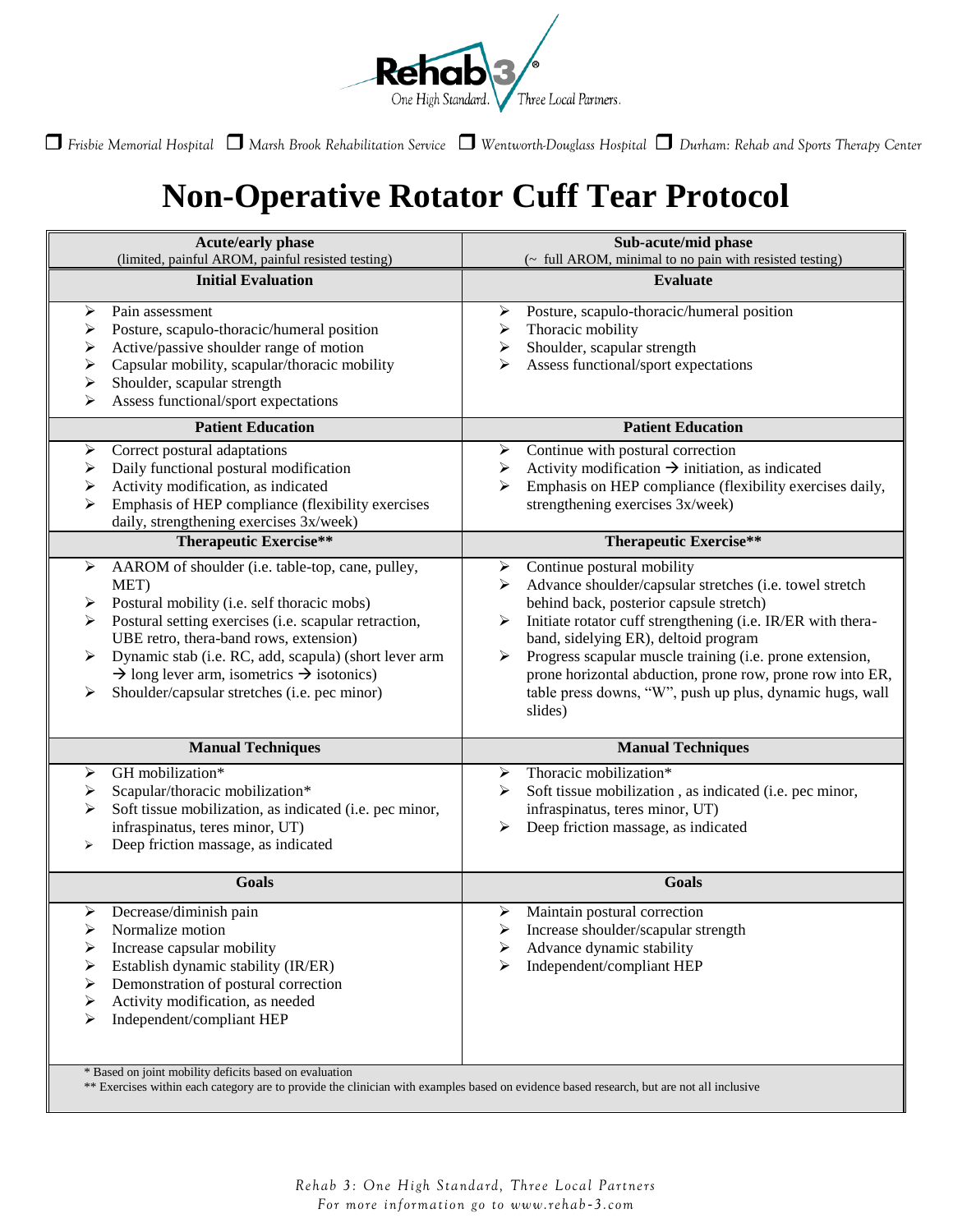

*Frisbie Memorial Hospital Marsh Brook Rehabilitation Service Wentworth-Douglass Hospital Durham: Rehab and Sports Therapy Center*

| (full, painfree ROM, painfree resisted testing)<br><b>Evaluate</b>                                                                                                                                                                                                                                                                                                                                                                                             | Findings consistent with hypermobility                                                                                                                                                                                                                                                                                                                 |
|----------------------------------------------------------------------------------------------------------------------------------------------------------------------------------------------------------------------------------------------------------------------------------------------------------------------------------------------------------------------------------------------------------------------------------------------------------------|--------------------------------------------------------------------------------------------------------------------------------------------------------------------------------------------------------------------------------------------------------------------------------------------------------------------------------------------------------|
|                                                                                                                                                                                                                                                                                                                                                                                                                                                                |                                                                                                                                                                                                                                                                                                                                                        |
| Posture, scapulo-thoracic/humeral position<br>➤<br>Thoracic mobility<br>➤<br>Shoulder/scapular strength<br>≻<br>Endurance/stability<br>➤<br>Readiness to return to sport/activity<br>➤                                                                                                                                                                                                                                                                         | Focus on neuro-muscular re-education, proprioception<br>➤<br>Optimize static and dynamic stabilization<br>➤<br>Balance the shoulder complex to optimize shoulder<br>➤<br>mechanics                                                                                                                                                                     |
| <b>Patient Education</b>                                                                                                                                                                                                                                                                                                                                                                                                                                       | Findings consistent with internal impingement                                                                                                                                                                                                                                                                                                          |
| Review postural correction with sport/activity<br>➤<br>Emphasis gradual return to sport/activity<br>➤<br>Continue emphasis on HEP compliance (flexibility<br>➤<br>exercises daily, strengthening exercises 3x/week)                                                                                                                                                                                                                                            | Posterior shoulder pain during shoulder abduction and end-<br>➤<br>range ER (results in supraspinatus and infraspinatus<br>contacting glenoid rim/labrum $\rightarrow$ becomes susceptible for<br>fraying of the cuff)<br>Balance shoulder ROM, improve IR ROM<br>➤<br>Promote shoulder girdle stabilization<br>➤<br>Focus on postural correction<br>➤ |
| <b>Therapeutic Exercise**</b>                                                                                                                                                                                                                                                                                                                                                                                                                                  |                                                                                                                                                                                                                                                                                                                                                        |
| Continue with ROM, flexibility/mobility exercises<br>➤<br>Progress shoulder/scapular strengthening (i.e. full can,<br>➤<br>stability ball scapular strengthening (prone/seated),<br>side plank with shoulder ER)<br>Initiate endurance exercises (i.e. sustained holds, wall<br>⋗<br>ball IR/ER, plank)<br>Specificity training to promote return to sport/activity<br>⋗<br>(i.e. IR/ER with increased elevation, PNF patterns,<br>Wilk Fundamental Exercises) |                                                                                                                                                                                                                                                                                                                                                        |
| <b>Manual Techniques</b>                                                                                                                                                                                                                                                                                                                                                                                                                                       |                                                                                                                                                                                                                                                                                                                                                        |
| Thoracic mobilization*<br>➤<br>Soft tissue mobilization, as indicated<br>⋗                                                                                                                                                                                                                                                                                                                                                                                     |                                                                                                                                                                                                                                                                                                                                                        |
| <b>Goals</b>                                                                                                                                                                                                                                                                                                                                                                                                                                                   |                                                                                                                                                                                                                                                                                                                                                        |
| Maintain flexibility of shoulder girdle, thoracic spine<br>➤<br>Progress shoulder/scapular strength<br>➤<br>Increase shoulder girdle endurance<br>➤<br>Promote safe return to sport/activity<br>➤<br>Transition to continued independent HEP<br>➤<br>* Based on joint mobility deficits based on evaluation                                                                                                                                                    |                                                                                                                                                                                                                                                                                                                                                        |